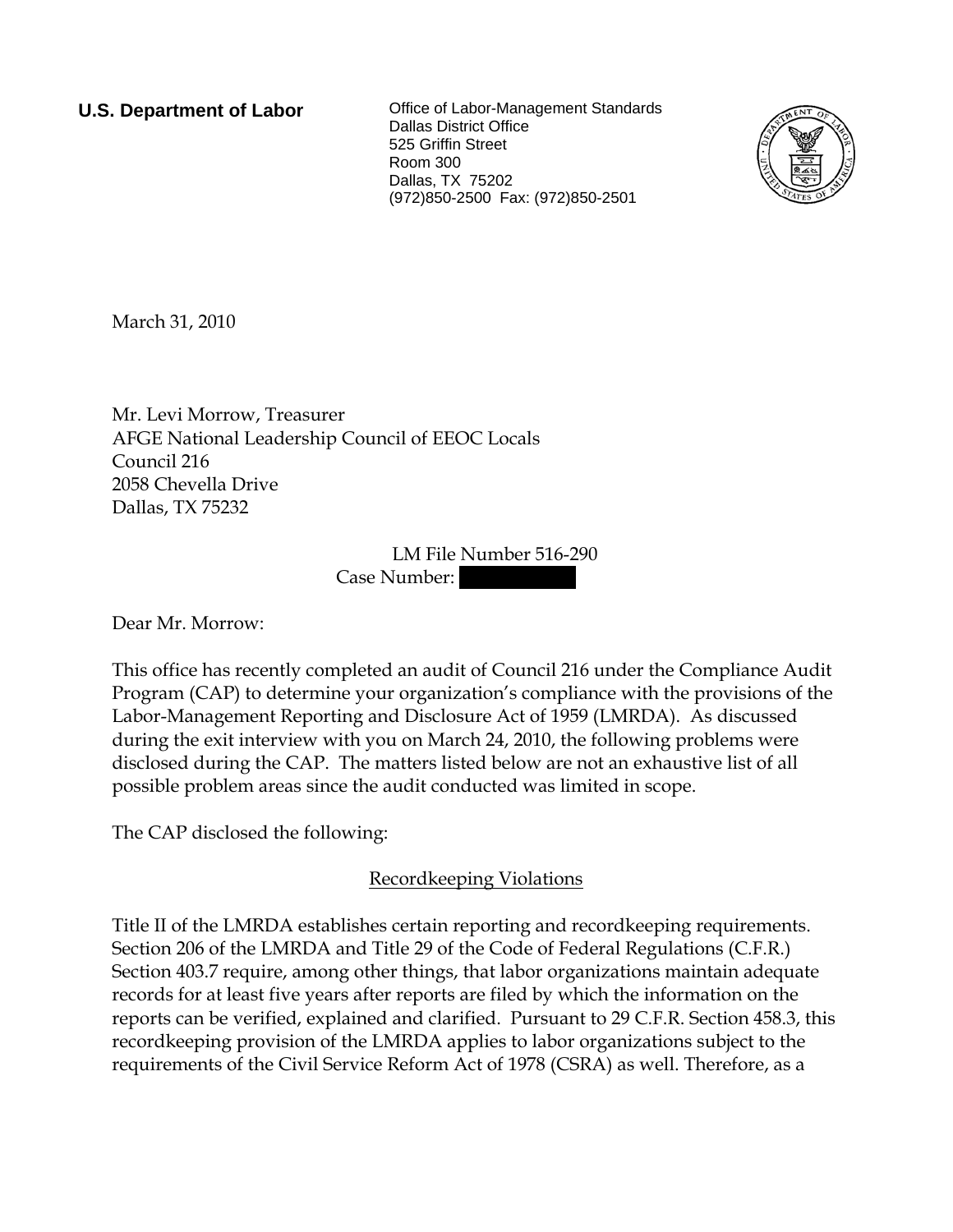general rule, labor organization must retain all records used or received in the course of union business.

For disbursements, this includes not only original bills, invoices, receipts, vouchers, and applicable resolutions, but also documentation showing the nature of the union business requiring the disbursement, the goods or services received, and the identity of the recipient(s) of the goods or services. In most instances, this documentation requirement can be satisfied with a sufficiently descriptive expense receipt or invoice. If an expense receipt is not sufficiently descriptive, a union officer or employee should write a note on it providing the additional information. For money it receives, the labor organization must keep at least one record showing the date, amount, purpose, and source of that money. The labor organization must also retain bank records for all accounts.

The audit of Council 216's 2008 records revealed the following recordkeeping violations:

# 1. Receipt Records

Council 216 did not maintain a complete record of income received from various Locals in August 2008 totaling at least \$6,461. Council 216 listed only the total deposit amounts made in August 2008 and did not keep a record or listing of the deposit items that made up each deposit. Union receipts records must include an adequate identification of all money the union receives. The records should show the date and amount received, and the source of the money.

# 2. Dues Checkoff Reports

Council 216 failed to maintain the dues checkoff reports from 2008. Section 206 of the LMRDA and Title 29 of the Code of Federal Regulations (C.F.R.) Section 403.7 require, among other things, that labor organizations maintain adequate records for at least five years after reports are filed by which the information on the reports can be verified, explained, and clarified.

# 3. Per Diem Payments

Council 216 did not retain adequate documentation for per diem payments to officers totaling at least \$1,000. For example, Treasurer Morrow was paid six days of per diem for attending the February 2008 Council meeting. However, the notice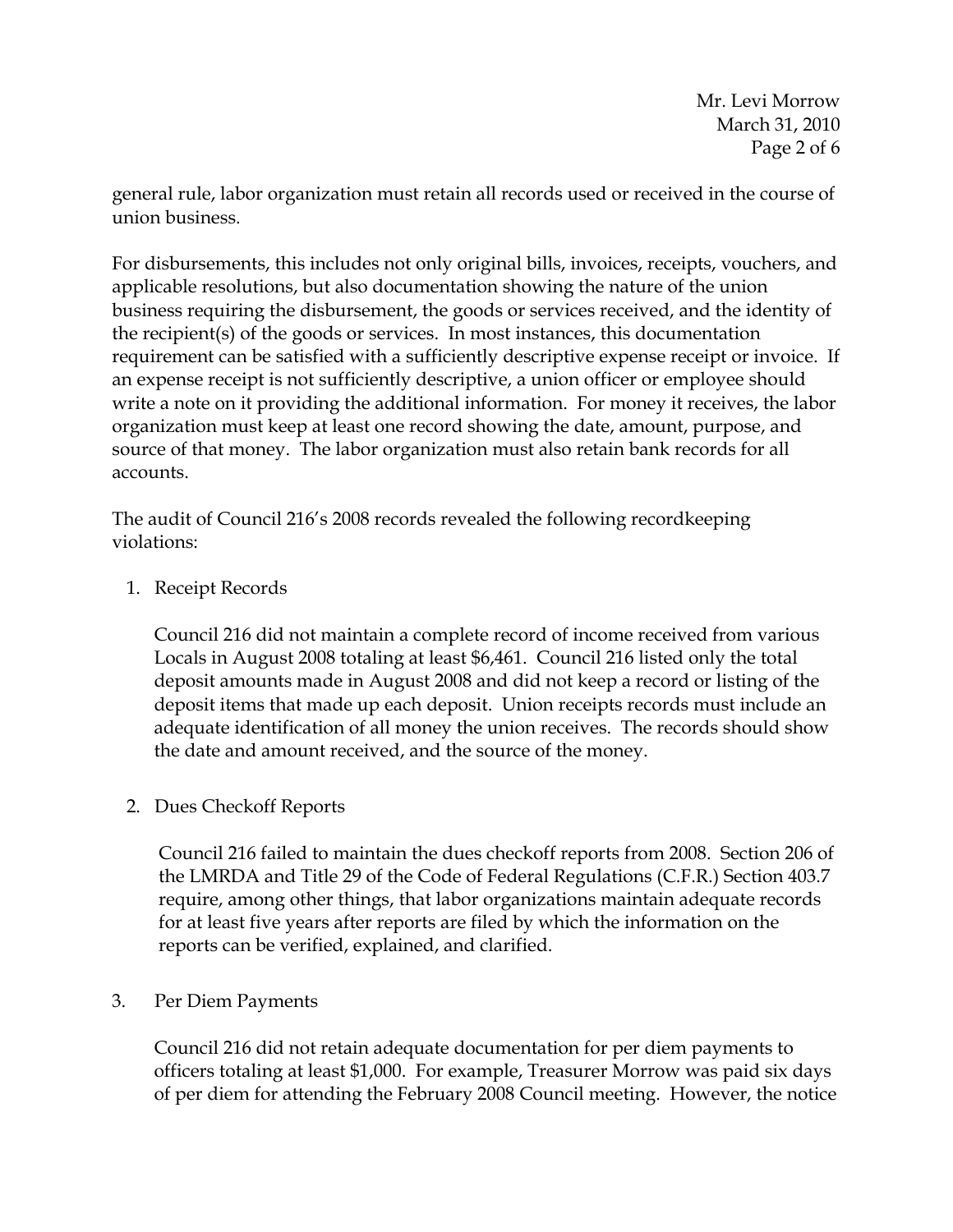of the meeting stated that three days of per diem was approved, and the check memo stated only the purpose of the payment as per diem. The union should maintain records in support of per diem payments that identify each date per diem is paid, the per diem rate, the location of the union trip, and a description of the union business conducted.

4. Information not Recorded in Meeting Minutes

During the audit, you advised OLMS that at the April 1997 Council meeting, the Council authorized the flat rate per diem amount of \$50 per day, and that has been Council 216's practice ever since. Section 2 of Article IV of Council 216's bylaws requires that the "law and policies of the Council be adopted and promulgated in Council meetings," and that the Council is the "true and legitimate source of all authority." You advised that the Council approved a daily per diem rate of \$50 per day; however, the minutes of the meeting do not contain that information. Meeting minutes that contain authorizations not documented elsewhere must be maintained.

Based on your assurance that Council 216 will retain adequate documentation in the future, OLMS will take no further enforcement action at this time regarding the above violations.

# Reporting Violations

Pursuant to 29 C.F.R., Section 458.3, the reporting requirement under 29 C.F.R. Section 403.2 (see Section 201(b) of the Labor-Management Reporting and Disclosure Act (LMRDA) is made applicable to labor organizations subject to the requirements of the CSRA. This provision requires labor organizations to file annual financial reports that accurately disclose their financial condition and operations. The audit disclosed a violation of this requirement. The Labor Organization Annual Report Form LM-3 filed by Council 216 for fiscal year ending December 31, 2008, was deficient in the following areas: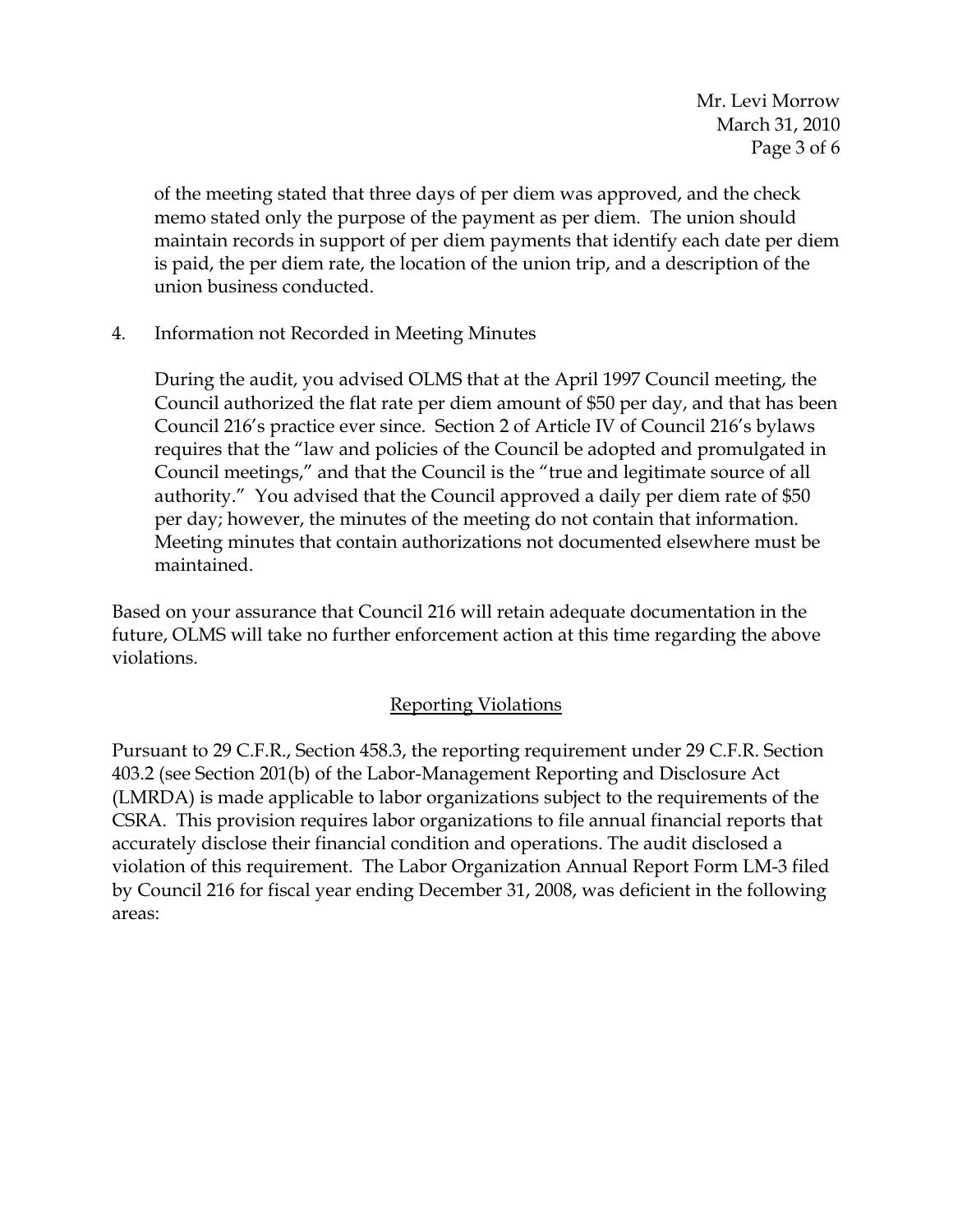Mr. Levi Morrow March 31, 2010 Page 4 of 6

#### 1. Disbursements to Officers

Council 216 did not include reimbursements to officers totaling at least \$7,857 in the amounts reported in Item 24 (All Officers and Disbursements to Officers). For example, Council 216 did not report reimbursements and per diem paid to President Gabrielle Martin totaling at least \$3,328. It appears the union erroneously reported these payments in Item 54 Other Disbursements.

The union must report most direct disbursements to Council 216 officers and some indirect disbursements made on behalf of its officers in Item 24. A "direct disbursement" to an officer is a payment made to an officer in the form of cash, property, goods, services, or other things of value. See the instructions for Item 24 for a discussion of certain direct disbursements to officers that do not have to be reported in Item 24. An "indirect disbursement" to an officer is a payment to another party (including a credit card company) for cash, property, goods, services, or other things of value received by or on behalf of an officer. However, indirect disbursements for temporary lodging (such as a union check issued to a hotel) or for transportation by a public carrier (such as an airline) for an officer traveling on union business should be reported in Item 48 (Office and Administrative Expense).

2. Interest

Council 216 failed to report the interest earned on their certificates of deposits in Item 41 Interest and Dividends. The total amount of interest earned on bank accounts, certificates of deposit, investments, etc. should be reported in Item 41.

3. Other Receipts

Council 216 failed to report all the other receipts in Item 43 Other Receipts. It appears that Council 216 mistakenly reported some other receipts in Item 38 Dues. Item 43 should include all receipts other than those reported in Items 38-42.

Council 216 must file an amended Form LM-3 for fiscal year ending December 31, 2008 to correct the deficient items discussed above. I provided you with a blank form and instructions, and advised you that the reporting forms and instructions are available on the OLMS website (www.olms.dol.gov). The amended Form LM-3 should be submitted to this office at the above address as soon as possible, but not later than April 23, 2010. Before filing, review the report thoroughly to be sure it is complete, accurate, and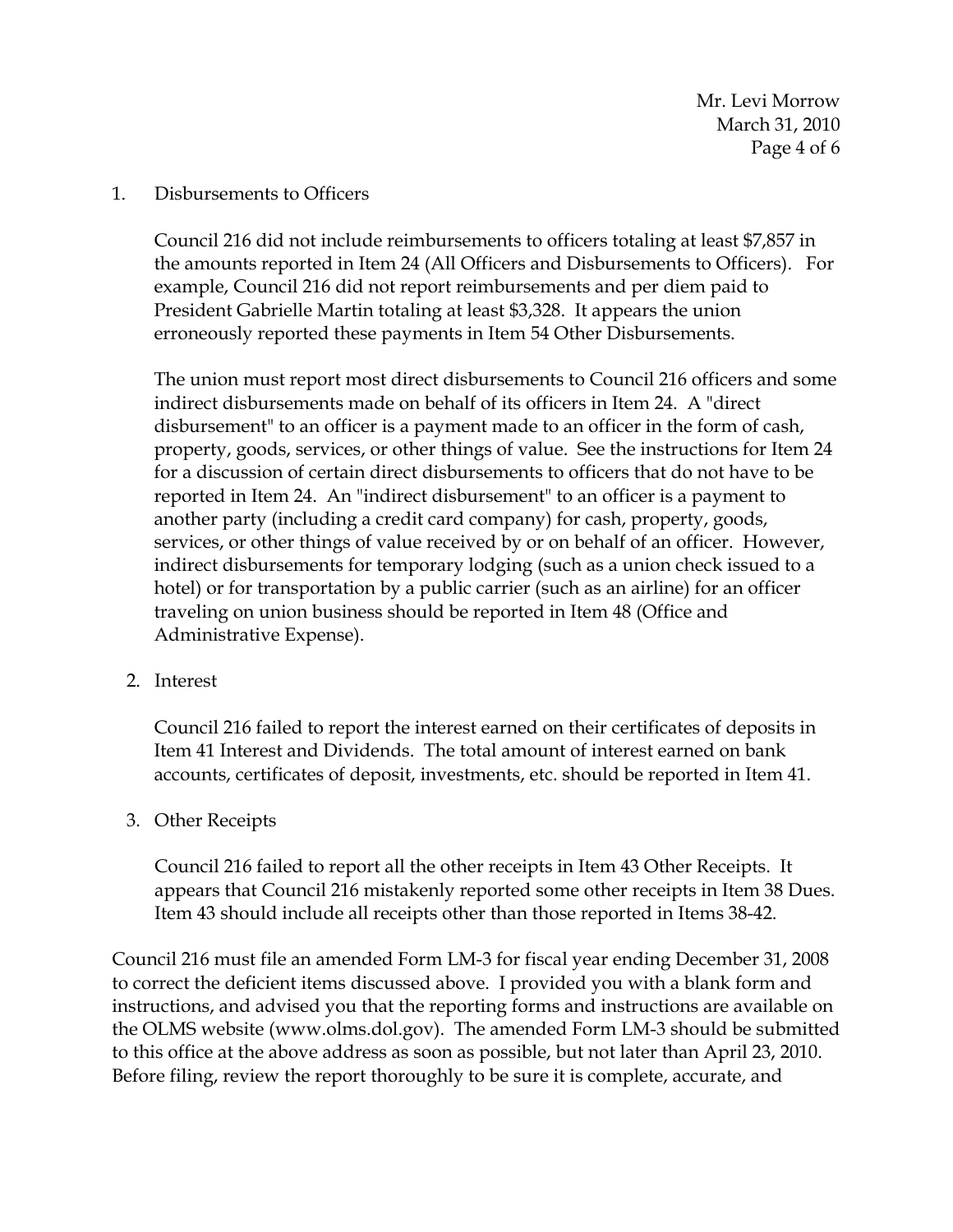Mr. Levi Morrow March 31, 2010 Page 5 of 6

signed properly with original signatures.

#### Other Violations

The audit disclosed the following other violation(s):

1. Failure to File Bylaws

Pursuant to 29 C.F.R. Section 458.3, the requirement under 29 C.F.R. Section 402.4 implementing LMRDA Section 201(a) is made applicable to labor organizations subject to the requirements of the CSRA. This provision requires labor organizations to file copies of any revised constitution and bylaws when it files its annual financial report. The audit disclosed a violation of this requirement. Council 216 amended its constitution and bylaws in 2003, but did not file the required copies with its LM report for that year.

Council 216 has now filed a copy of its constitution and bylaws.

2. Inadequate Bonding

Pursuant to 29 C.F.R. Section 458.35, officers and employees of any labor organization subject to the CSRA are required to be bonded in accordance with Section 502(a) of the LMRDA. This provision requires that union officers and employees be bonded for no less than 10% of the total funds those individuals or their predecessors handled during the preceding fiscal year. Officers and employees of Council 216 are currently bonded for \$10,000; however, based on the funds handled in fiscal year 2009, they must be bonded for at least \$17,112.

Council 216 should obtain adequate bonding coverage for its officers and employees immediately. Please provide proof of bonding coverage to this office as soon as possible, but not later than April 23, 2010.

#### Other Issues

#### 1. Signing Blank Checks

During the audit, you advised that you and President Gabrielle Martin sign blank checks. The two signature requirement is an effective internal control of union funds. Its purpose is to attest to the authenticity of a completed document already signed. However, signing a blank check in advance does not attest to the